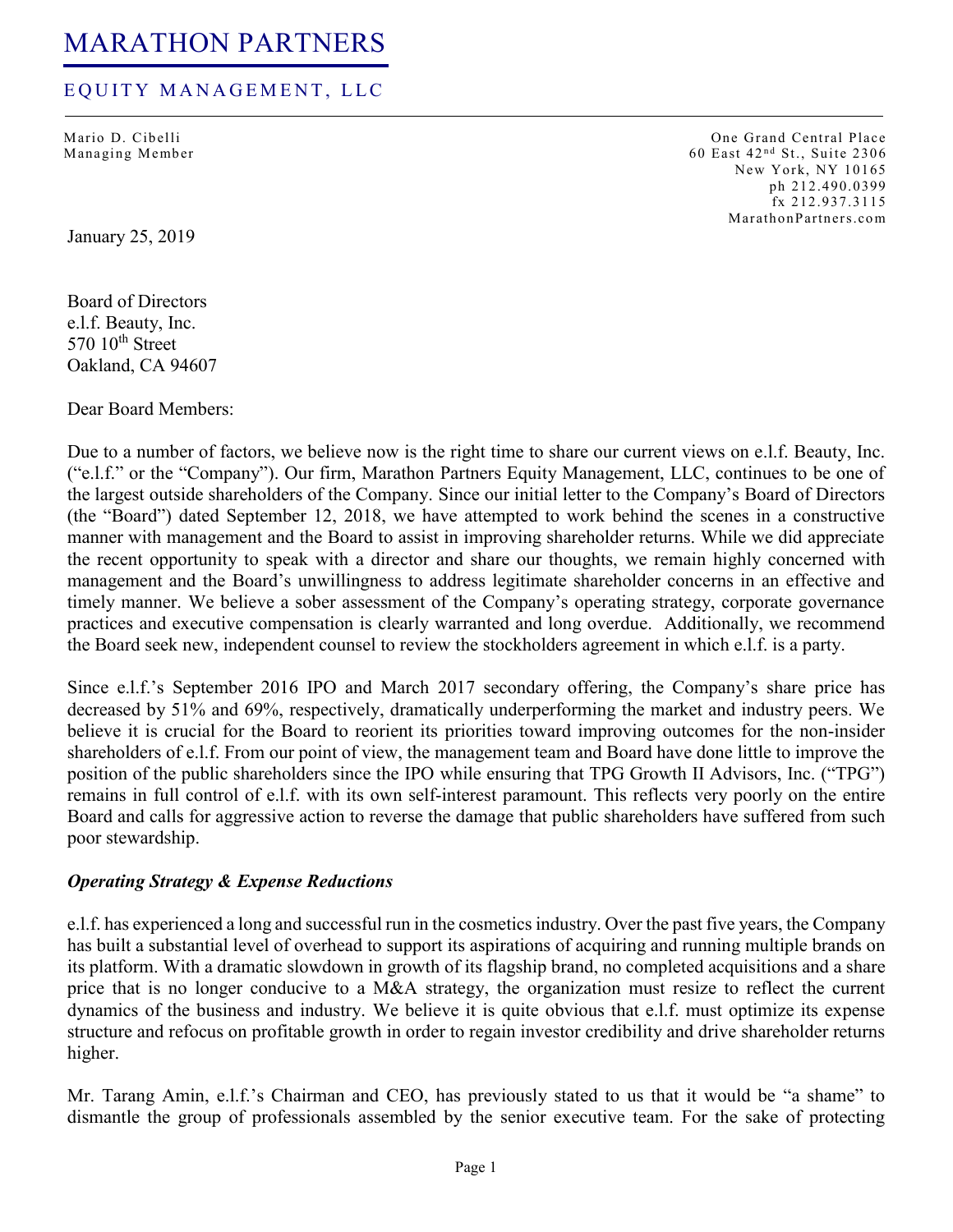### EQUITY MANAGEMENT, LLC

shareholder value, it is imperative that both he and the Board move past such thinking and seek the maximum reduction in operating expenses that can be delivered to shareholders with the least impact on revenue. There should be no protected interests as critical cost reductions are evaluated. All considerations should be examined, including difficult decisions related to personnel, compensation, office space requirements and e.l.f. owned store count. We believe this is unquestionably the correct move for the business and, therefore, the shareholders over the long-term.

There are many high growth consumer brand companies that have experienced a slowdown in growth. With proper incentives, an aggressive refocus on profitable growth and a reduced cost structure, many of these companies have successfully regained their footing and ultimately created tremendous value for shareholders.

In some of our more recent conversations with Mr. Amin, he stated that growing revenue is the most critical objective for the Company and that such growth would solve most of e.l.f.'s problems. We believe this line of thinking understates the pervasive issues affecting the organization. It is critical for e.l.f. to address multiple areas so that the Company is well-positioned to maximize shareholder value under a variety of potential outcomes. While stabilizing and growing revenues via Project Unicorn is an essential component of turning around the e.l.f. brand, we believe it is an unnecessarily risky strategy for the Company to simply defer or resist difficult decisions around cost reductions. We fear that management will seek the minimum levels of expense reduction to give the appearance of progress. The management team and Board must accept the reality of the situation and aggressively work toward optimal cost reductions that will drive profits higher in both the near and long-term.

### *Poor Corporate Governance under TPG's Watch*

We are firm believers in best practices for corporate governance. When best practices are ignored, shareholders suffer the negative compounding effects that poor corporate governance policies deliver. We believe the Board has been overly accommodative to the interests of TPG on several levels, and this stance has harmed the independent public shareholders of e.l.f.

As Board members know, we have made several suggestions over the past six months to improve e.l.f.'s governance and better balance TPG's level of influence and control over the Company. While we were encouraged to see some of our suggestions enacted this month with changes to certain Board committee members, specifically such that the Compensation Committee is no longer composed solely of TPG-designated directors, much remains to be accomplished. In order to minimize conflicts of interest and ensure the plight of the public shareholders rises to the forefront of deliberations, we recommend the following:

- Separate the role of Chairman and CEO.
- Assign a non-TPG designated director to the role of Lead Independent Director.
- Engage independent counsel to fully reassess the Second Amended and Restated Stockholders Agreement dated March 3, 2017.

Some of the points we raise may seem nonessential to the Board, but we believe they are critical to repairing the mindset that has likely exacerbated the operating issues plaguing the company. These changes represent best practices that would benefit shareholders and mitigate existing conflicts of interest. In addition to strengthening corporate governance, these changes will better prepare e.l.f. for TPG's inevitable exit from its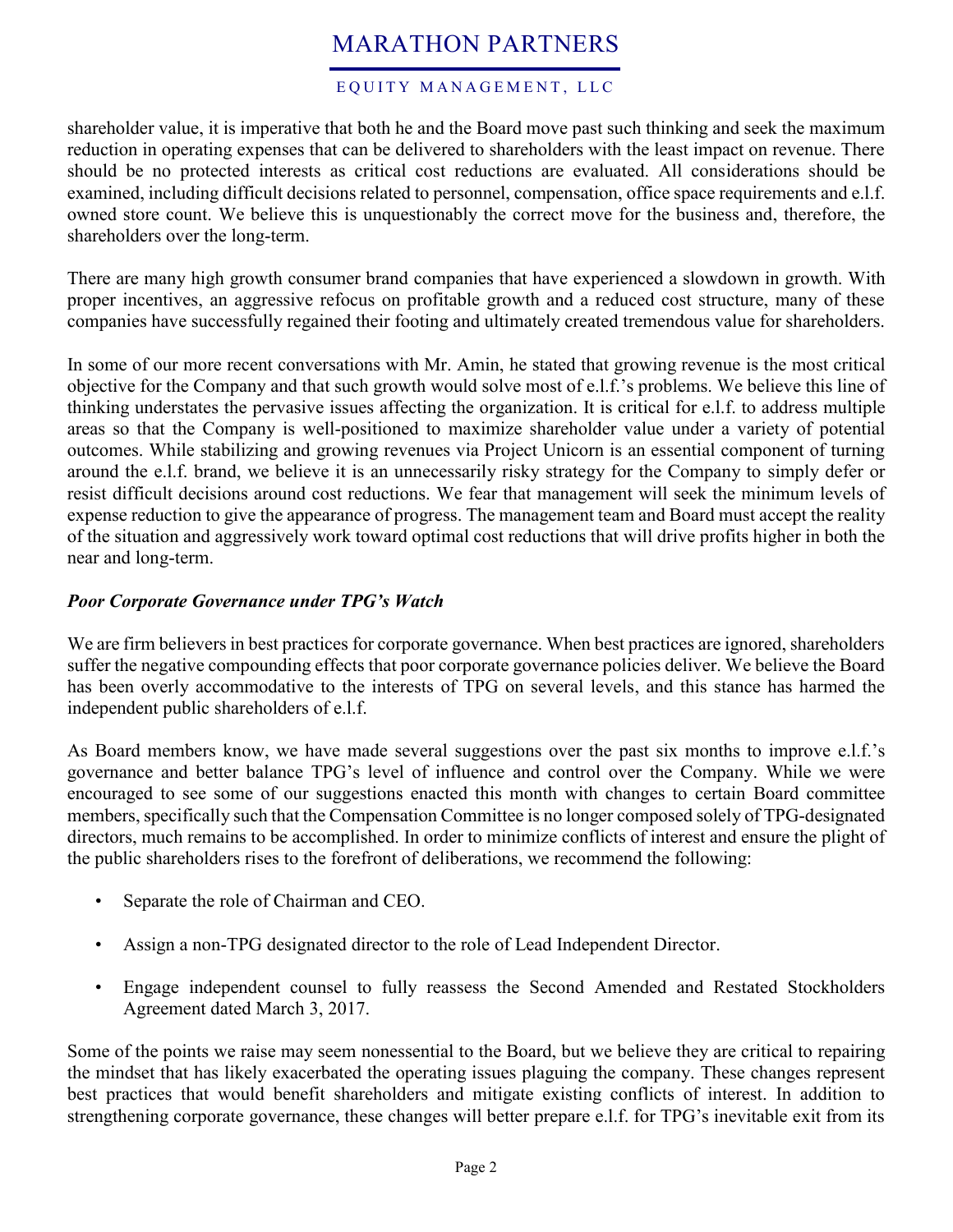#### EQUITY MANAGEMENT, LLC

investment in the Company. Directors must prepare for ownership after TPG, as there is always the possibility of a transaction that does not include a sale of the entire Company.

It is ironic that e.l.f.'s deficiencies in corporate governance are occurring while under TPG control. Other groups associated with TPG's parent firm have acquired positions in publicly traded companies and made compelling arguments for change due to poor performance and corporate governance issues. Remarkably, e.l.f. is cited in TPG's 2018 Annual Governance Environmental Social Report (the "GES Report") as an exemplary representative of the firm's focus on best in class corporate governance (see TPG's Portfolio Company Highlight on page 12 of the GES Report [here\)](https://www.tpg.com/sites/default/files/2018-10/2018%20GES%20Report.pdf).<sup>1</sup> While e.l.f.'s diverse Board is certainly admirable, a closer examination of the Company reveals a Board whose corporate governance practices run counter to the ideals espoused in the GES Report. The strength and empowerment that flows from the Board's diversity is muted when other critical aspects of corporate governance are poorly managed.

We would like to see TPG's parent firm hold the Board to the same high standards they have sought from others when undertaking activist roles. Poor performance and weak corporate governance at the Company has created a need for change, and we ask no more from e.l.f. than what TPG's parent firm has asked of others as they sought to protect and enhance the value of select investments.

### *Re-examining the Stockholders Agreement*

We believe the Nominating and Corporate Governance Committee (the "NCG Committee") must immediately commence a full examination of the Second Amended and Restated Stockholders Agreement (the "Agreement") with the benefit of oversight from independent counsel, as it may not be serving in the best interests of e.l.f.'s public shareholders. Based on the findings of this review, which we request be made public for shareholders to consider, the Company should seek to revise or eliminate any terms that give TPG unintended benefits or disproportionate control over e.l.f.'s affairs, and address any deficiencies that the Company entered into with the Agreement.

Our primary concern is the ongoing presence of a third TPG-designated director on the Board while TPG has seemingly failed to satisfy the requisite 30% minimum ownership threshold of e.l.f.'s outstanding shares required to attain this level of representation. We believe the Agreement, dating back to the time of the secondary share offering in March 2017, provides TPG the right to *two* designated directors to serve on the Board – given its disclosure of 28.9% of the Company's outstanding shares in the 2018 definitive proxy statement – rather than the *three* currently designated (see Section 3B(i) of the Agreement [here\)](https://www.sec.gov/Archives/edgar/data/1600033/000119312517069733/d343611dex101.htm).<sup>2</sup> TPG's representation of three directors leads us to draw two possible conclusions: (i) TPG is including the share ownership of other shareholders in its common stock ownership calculation, which could lead to several highly unusual scenarios, or (ii) the Board has knowingly or unknowingly supported TPG's overrepresentation in the 2017 and 2018 election cycles.

If the Board and NCG Committee is counting the ownership of other shareholders – such as Mr. Amin and J.A. Cosmetics – to determine TPG's right to three designated directors, then its rationale behind this decision is entirely unclear in e.l.f.'s proxy materials and other public filings. If this is, in fact, the Board's interpretation of the Agreement, then according to the ownership table in the Agreement TPG would retain the right to a Board seat with de minimis or even zero direct ownership of e.l.f. shares, as long as the other shareholders

 $\overline{a}$ 

<sup>&</sup>lt;sup>1</sup> https://www.tpg.com/sites/default/files/2018-10/2018%20GES%20Report.pdf

<sup>2</sup> https://www.sec.gov/Archives/edgar/data/1600033/000119312517069733/d343611dex101.htm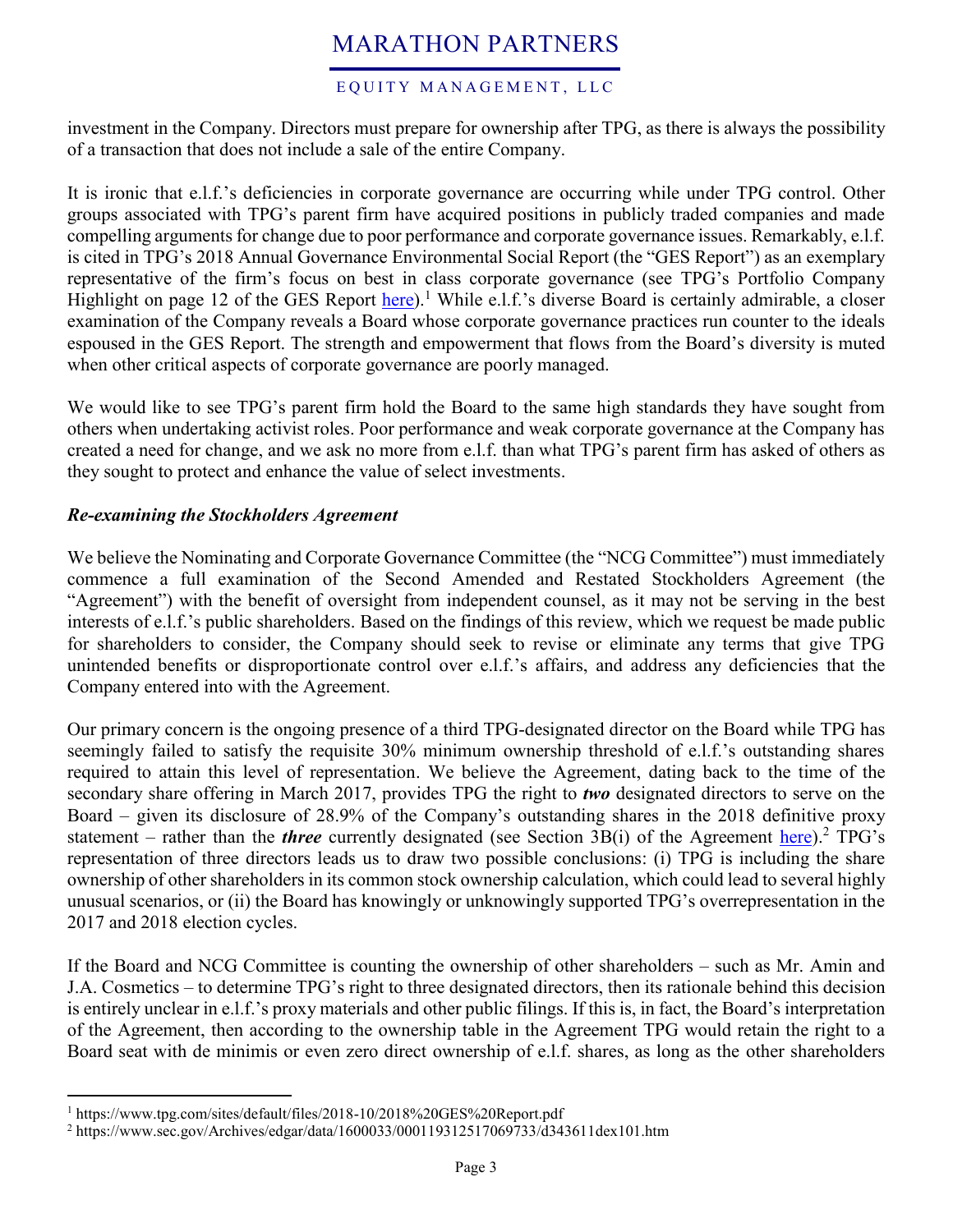#### EQUITY MANAGEMENT, LLC

maintain a stake of greater than 5% of the Company. Having the right to a Board seat in this scenario – especially given that TPG makes other investments in the industry – is completely illogical. If TPG is *not* including other shareholders' holdings when determining its level of common stock ownership, then TPG has deprived shareholders the benefit of an additional independent director without ties to the firm for the 2017 and 2018 election cycles.

Irrespective of the interpretation of the Agreement, it would appear the NCG Committee and Board negotiated an exceedingly poor agreement on behalf of the public shareholders. Late last year, we sought to clarify the role that NCG Committee members played in overseeing the amendments to the Agreement, as well as how certain language in the Agreement was interpreted by the NCG Committee, the Board and management. See our list of questions, included in Exhibit I below. Thus far, we have not received a response from the Company to address our stated concerns. We believe the Board and NCG Committee must clarify both their historical and existing interpretation of these critical topics to e.l.f.'s public shareholders to provide a clear understanding of the limitations and rights that flow from the Agreement. We recommend the newly re-constituted NCG Committee refrain from implementing any immediate amendments to the Agreement without significant consideration and advice from new and independent counsel.

We are particularly sensitive to the subject of the NCG Committee seeking counsel from existing advisors on this matter. The following excerpt is taken from Section 8K of the Stockholders Agreement:

*"It is further acknowledged by the other Stockholders that TPG and its Affiliates have retained Kirkland & Ellis LLP to act as their counsel in connection with this Agreement and that Kirkland & Ellis LLP has not acted as counsel for any other party in connection herewith or therewith and that no other party has the status of a client of Kirkland & Ellis LLP for conflict of interest or other purposes as a result thereof."*

We are concerned the Company may have executed multiple revisions and amendments to the Stockholders Agreement on behalf of the public shareholders without the benefit of independent counsel and/or internal counsel not party to the Agreement, which is particularly relevant since the General Counsel is a party to the Agreement. We believe this would represent a significant oversight by the Board and NCG Committee given the critical nature of the Agreement in determining TPG's level of Board representation and control over other shareholders' votes.

### *Out of Touch Executive Compensation*

We have previously pointed out the absurdity of the Compensation Committee's composition of solely TPGdesignated directors. The arrangement – with two TPG-designated directors negotiating compensation with an executive who is formerly and currently employed by TPG-related companies – is unquestionably a conflict of interest and may be the reason why compensation has been so widely disconnected from performance at e.l.f. While we believe it would have been optimal to add two non-TPG designated directors to the Compensation Committee, the recent addition of Mr. Kirk Perry does appear to loosen TPG's control.

This is an improvement in composition, but it is still critically important for the Compensation Committee to make a dramatic shift from recent years and seek an executive compensation plan that is fair to all shareholders. As previously noted, total compensation for just the top three senior executives combined represents far too high of a share of the Company's profits. Last year, independent proxy advisory firm ISS stated in its 2018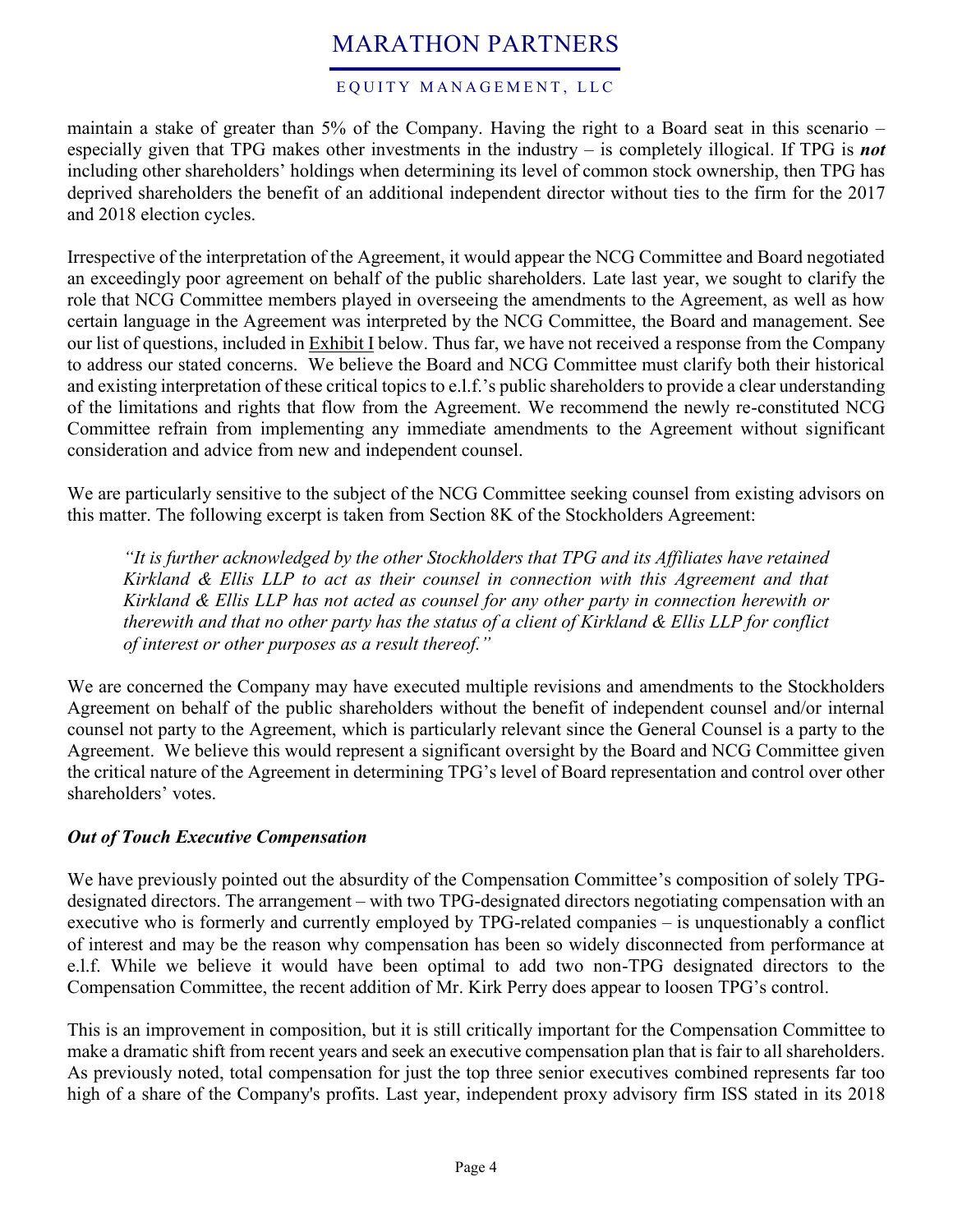### EQUITY MANAGEMENT, LLC

Proxy Analysis Report that Mr. Amin's compensation was "misaligned" from performance and approximately 8x the median of the Company's peer group.

The vast destruction in shareholder value since the IPO, coupled with e.l.f. shares hitting new all-time lows, calls for something entirely different regarding executive compensation. It would be tone deaf and decidedly unfair for shareholders to absorb outsized executive compensation composed of time-vest RSUs and struck atthe-money options for 2019 after such poor performance. The senior leadership team instead ought to consider accepting significant reductions in compensation and equity instruments geared toward dramatically improving shareholder value from current levels. For 2019, Mr. Amin should consider our suggestion of accepting 75% to 100% out-of-the-money options or zero compensation beyond his current salary as a show of good faith to employees and shareholders after a series of disappointing results under his leadership.

It is likely the Compensation Committee is in the midst of determining executive compensation for 2019. We will consider it an abject failure of the Compensation Committee and entire Board if the result of the negotiations with senior executives produces only small, non-meaningful tweaks versus the Company's compensation plans in 2017 and 2018.

### *Share Repurchase Authorization*

We have previously expressed support for share repurchase authorizations from the Company, especially when accompanied by meaningful cost reductions and a focus on profitable growth. At the current share price, we believe returning capital in this manner would be very beneficial to long-term shareholders. Our belief is that the current market price of e.l.f. shares is overly depressed and represents a sizable discount to the Company's intrinsic value under a variety of scenarios including strategic combinations focused on eliminating a significant portion of the organization's overhead. Even as a stand-alone public or private company, we believe e.l.f. has the opportunity to cut significant costs and become far more profitable than it is today while still retaining the ability to grow both domestically and internationally.

Numerous conversations on this topic with the senior team, as well as other industry executives familiar with e.l.f., give us confidence that shares of the Company are trading well below intrinsic value. Beyond our conversations, we believe Mr. Amin's purchase of shares in the open market in August 2018 – 65,600 shares at \$10.76 per share – was executed at prices he clearly considered to be undervalued and attractive.

If the Company is unwilling to approve even a modest share repurchase authorization at these price levels, shareholders may rightfully question the Board's belief of the true intrinsic value of the business. As such, if Board members do not believe e.l.f. shares are currently undervalued, nor are they backing a specific operating plan to increase intrinsic value, shareholders may justifiably ask what value such directors are adding to boardroom discussions.

### *Conclusion*

As one might expect, TPG has been aggressively pursuing its own best interests with only passing consideration for e.l.f.'s public shareholders. Among other issues we made note of in our initial letter to the Board, the Company's decision to refrain from selling shares alongside numerous executives and insiders at \$27 in March 2017 – despite its outstanding debt and consideration of acquisitions – perfectly illustrates our point. We are unable to understand how directors failed to see the opportunity for e.l.f. to sell shares at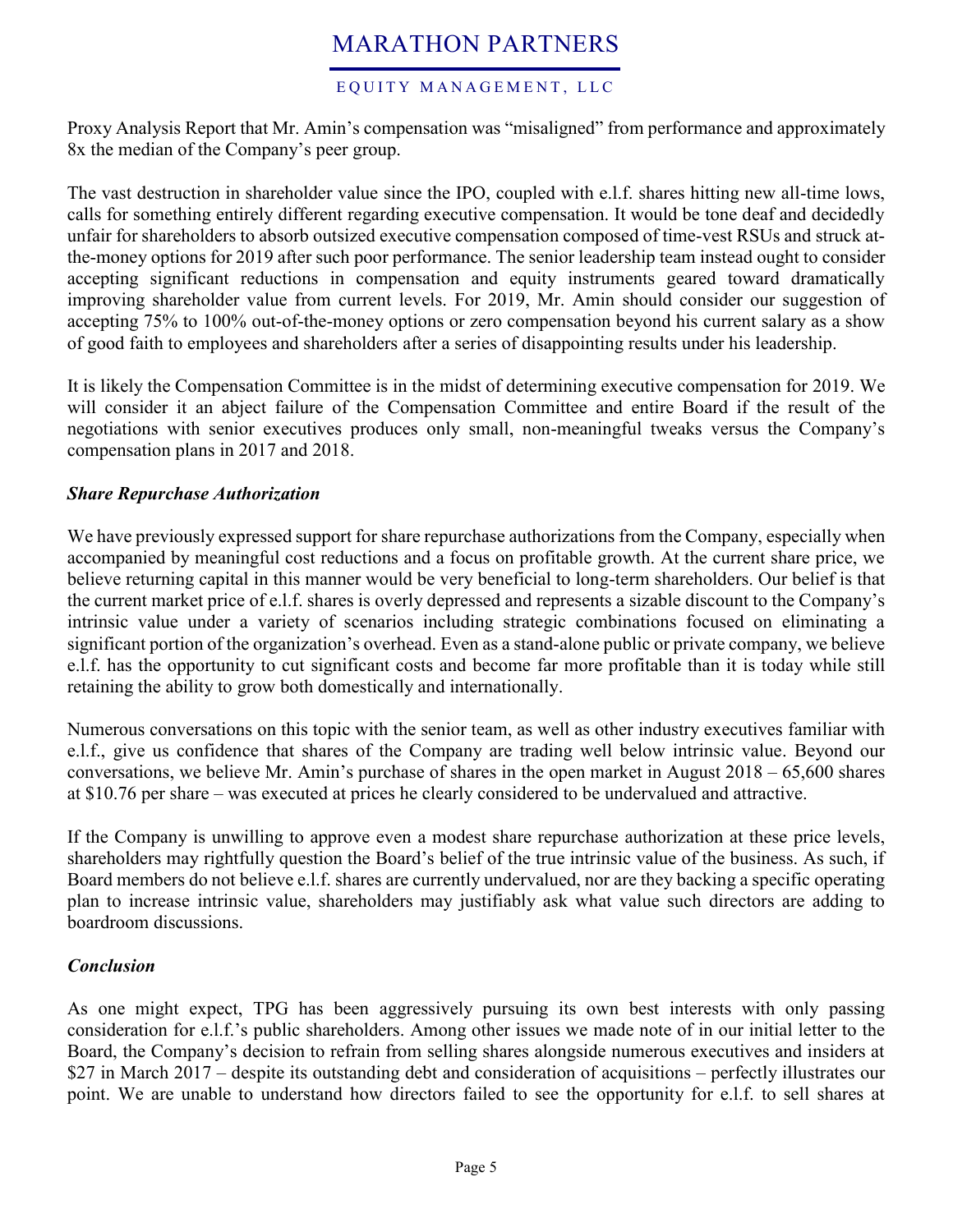#### EQUITY MANAGEMENT, LLC

attractive prices when all of the insiders clearly did. The mindset of the Board that allowed this to occur creates great concern.

While insiders with a high level of ownership are desirable, such a dynamic can also facilitate an environment of intellectual laziness as directors too easily defer to such individuals on a variety of important topics, including critical governance issues. We fear this dynamic may have contributed to e.l.f.'s poor operating results and lapses in corporate governance. We believe the independent directors of the Company, particularly the non-TPG designated directors who constitute a majority of the Board, must advocate for critical strategic and governance changes. We understand remaining in good standing with TPG comes with potential benefits and the possibility of additional Board seats on future transactions, but we remind you that your role as a director, first and foremost, creates a fiduciary obligation to e.l.f.'s public shareholders.

The Company has lost credibility in the eyes of shareholders and the investment community. It is clear to us that the management team and Board must seek meaningful change to alter e.l.f.'s course. With each topic and issue the Board debates, no matter how small, directors must demonstrate to the public shareholders that they are viewed as partners by the Board and are as important of owners as TPG and Mr. Amin. We believe such a mindset would be a valuable guide for the entire Board during this critical period.

After seeing a recent interview on Reuters Breakingviews with the co-CEOs of TPG Holdings, we decided it would be appropriate to send this letter to certain of their senior executives. We believe their experience and openness to change could be very helpful in resolving e.l.f.'s operational and corporate governance issues. The segment of the interview pertaining to activism and its aim of "triggering a re-evaluation of governance" is spot on in our view (see  $00:20:30$  to  $00:23:45$  of the interview [here\)](https://share.insider.thomsonreuters.com/link?entryId=1_a7pehdtw).<sup>3</sup>

We remain willing to speak with you at any time in an effort to assist and find the best way forward for all shareholders.

Sincerely,

 $\overline{a}$ 

Mario S. Alog!

Mario D. Cibelli Managing Member

CC: David Bonderman Jim Coulter Jon Winkelried

<sup>&</sup>lt;sup>3</sup> https://share.insider.thomsonreuters.com/link?entryId=1\_a7pehdtw